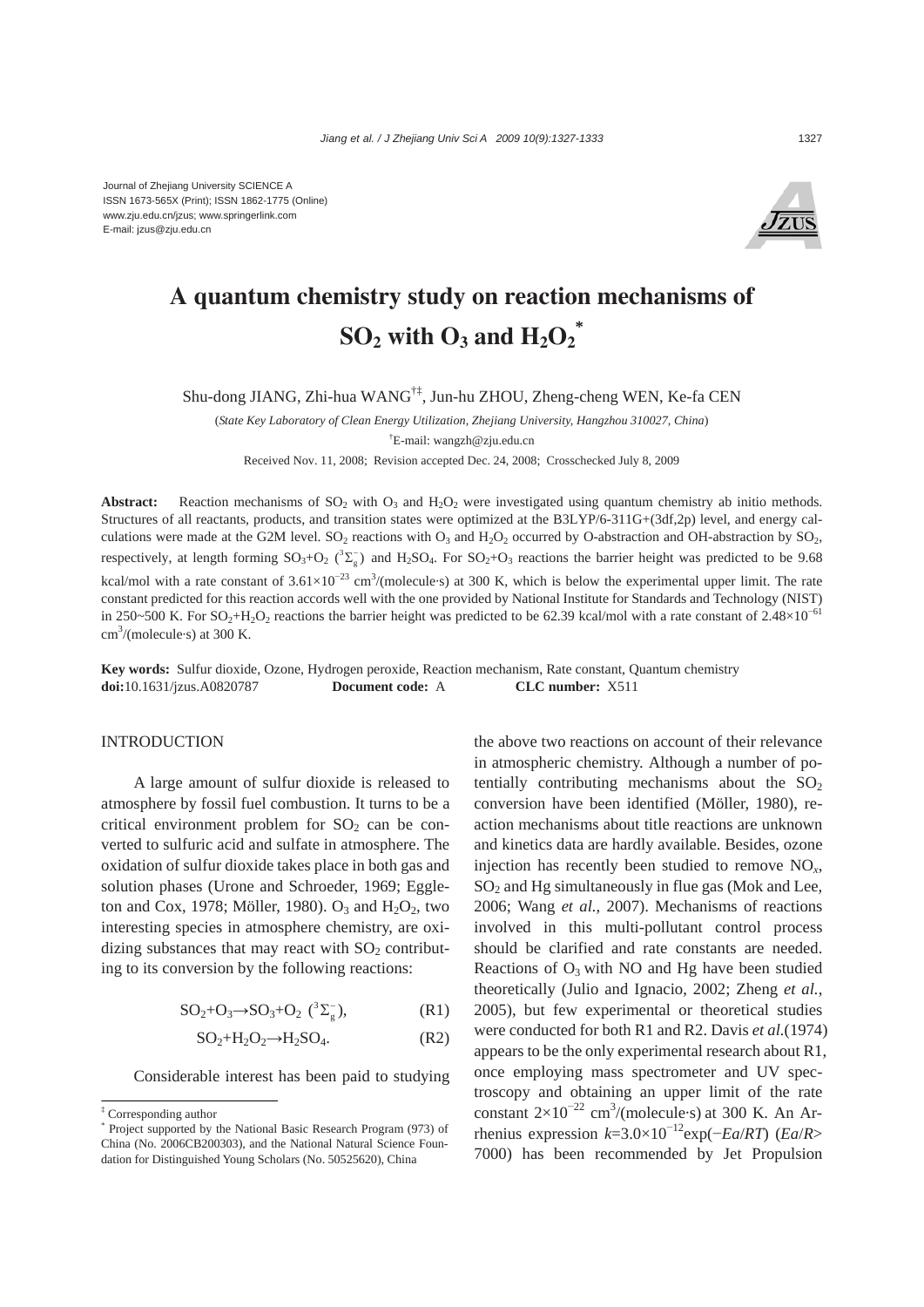Laboratory (JPL, California Institute of Technology) (Sander *et al.*, 2006). So far, seemingly no experimental or theoretical studies have been witnessed on R2 in its gas phase.

The quantum chemistry ab initio method, useful to explore chemistry reaction mechanisms, has been used to study reactions involving  $SO<sub>2</sub>$  by excellent researchers (Friedlander *et al.*, 1983; Berthe-Gaujac *et al.*, 1995; Bishenden and Donaldson, 1998; Groves and Lewars, 2000; Albrecht *et al.*, 2001; Tachikawa *et al.*, 2001; Choo *et al.*, 2002). Considering that the reaction mechanism is unclear and there are few kinetics data about the title reactions, a quantum chemistry study was carried out to clarify mechanisms of the two reactions and to provide a predicted reaction rate constant for further studies.

### COMPUTATIONAL DETAILS

The hybrid density functional (DFT) B3LYP method, i.e., Becke (1992a; 1992b; 1993)'s three-parameter nonlocal exchange functional with the correlation functional of Lee *et al.*(1988), has been used to optimize geometric parameters of reactants, products, and transition states of title reactions with the 6-311+G(3df,2p) basis set. All stationary points have been identified for local minima or transition states by vibrational frequency calculations at this theory level. With this method, stationary points can be classified as minima if no imaginary frequencies are shown or as transition states if only one imaginary frequency is obtained. These calculations also provided zero-point energies (ZPE), thermal corrections at 298 K. Intrinsic reaction coordinate calculations (IRC) (Gonzalez and Schlegel, 1989) have been performed to confirm transition states connecting designated reactants and products.

G2M(RCC2) and G2M(CC2) (Mebel *et al.*, 1995) calculations have been carried out to obtain more reliable high-level single point energy of stationary points on geometries optimized at the B3LYP/6-311+G(3df,2p) level. G2M(RCC2) and G2M(CC2) are both methods of a number of modified Gaussian-2 (G2M) calculational schemes; the G2M(RCC2) is for closed shell species, and the G2M(CC2) for open ones. Geometries and frequencies calculated at B3LYP/6-311G(3df,2p) are used in

the G2M method in our study, but ZPE calculated at this level is not scaled. The energy in G2M(RCC2) is therefore calculated as

 $E[\text{G2M}(\text{RCC2})] = E_{\text{bas}} + \Delta E(+) + \Delta E(2df) + \Delta E(\text{RCC})$ +*Δ*+Δ(HLC,RCC2)+*ZPE*,

where  $E_{\text{bas}}=E[\text{MP4/6-311G(d,p)}]$  stands for energy calculated on the MP4/6-311 $G(d,p)$  level, and the correction for diffuse functions is

$$
\Delta E(+) = E[\text{MP4/6-311+G(d,p)}] - E_{\text{bas}}.
$$

The correction for higher polarization on nonhydrogen atoms is

$$
\Delta E(2df) = E[\text{MP4/6-311G}(2df,p)] - E_{\text{bas}}.
$$

The coupled cluster correction is

Δ*E*(RCC)=*E*[RCCSD(T)/6-311G(d,p)]−*E*bas, *Δ*=*E*[MP2/6-311G+(3df,2p)]−*E*[MP2/6-311G(2df,p) −*E*[MP2/6-311+G(d,p)]+*E*[PMP2/6-311G(d,p)].

Δ(HLC,RCC2) is the "higher level correction", equal to  $-xnβ$ −0.19 $nα$  in mhartree, where  $nα$  and  $nβ$  are the numbers of  $α$  and  $β$  valence electrons, respectively. For G2M(RCC2) and G2M(CC2) *x* is 5.71 and 5.78, respectively.

All quantum chemistry ab initio calculations were performed with Gaussian 03 programs (Frisch *et al.*, 2003). Rate constants were calculated using the transition state theory (TST) (Barrow, 1966).

## RESULTS AND DISCUSSION

Structures of reactants, products and transition states optimized at the B3LYP/6-311G+(3df,2p) level are shown in Fig.1, and vibrational frequencies for species are summarized in Table 1. Table 2 sums up relative energies for reactants, products and transition states calculated at B3LYP/6-311G+(3df,2p), MP2/6-311+G(3df,2p), MP4/6-311G(2df,p), CCSD(T)/6-311G(d) and G2M levels on the optimized structures at B3LYP/6-311G+(3df,2p) level. ZPE corrections (kcal/mol) at the B3LYP/6- 311G+(3df,2p) level of theory for species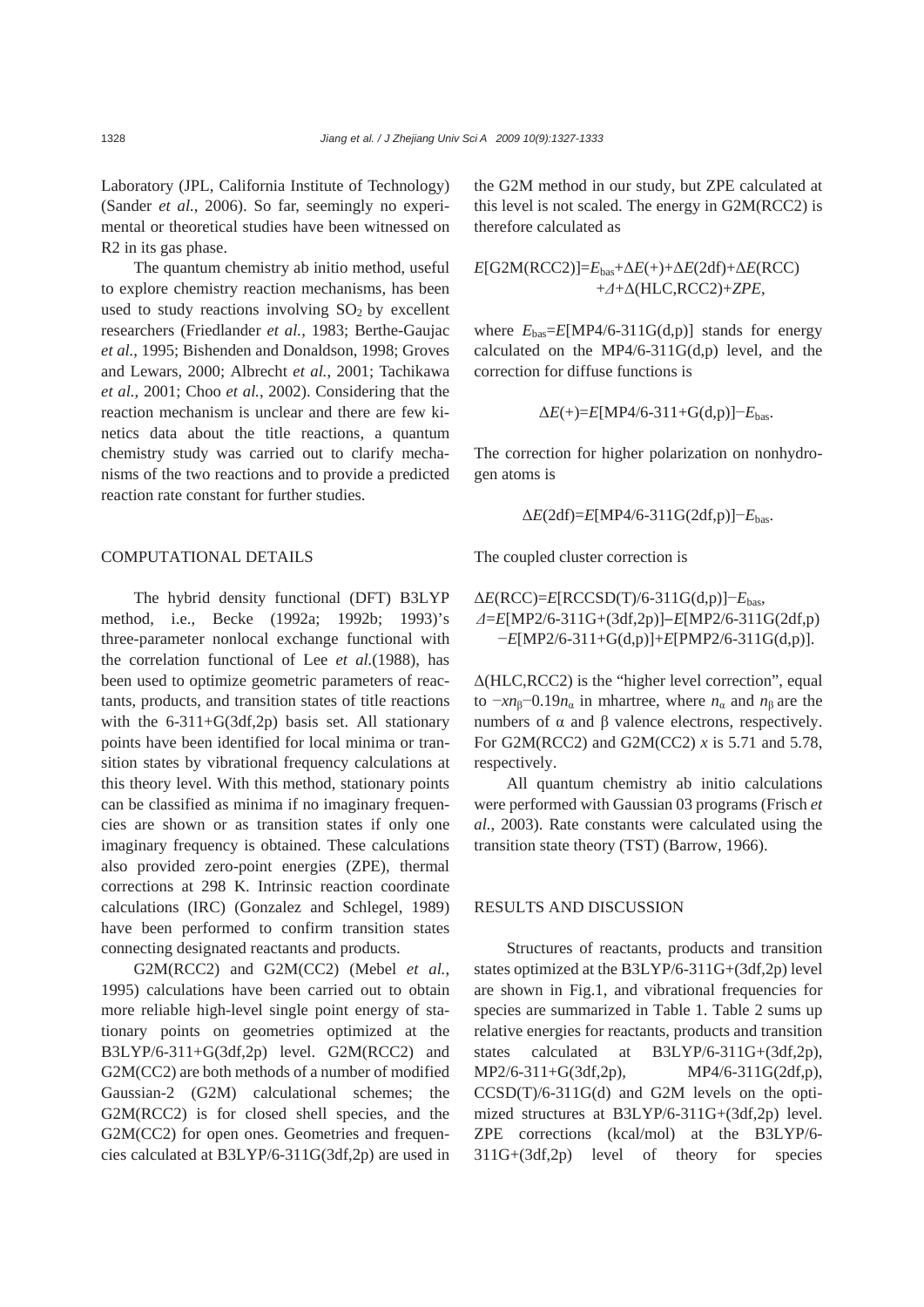

**Fig.1 Optimized structures of various species involved in R1 and R2**  Bond distances are in nm, values in parentheses are experimental data

are involved. On account of a higher accuracy of the G2M method relative energies cited in the rest of this study are the ones obtained at this level except for special explanations. Adiabatic potential energies at stationary points for reactions R1 and R2 relative to the reactants obtained at the G2M level are shown in Fig.2. Although ozone is a notorious multireference system, no spin-contamination has been found during our calculations. This may be attributed to the ability of DFT methods to overcome this problem and the multiplicity of the system studied involving ozone is 1.

### **Reactants and products**

As shown in Fig.1, structures optimized at B3LYP/6-311G+(3df,2p) are in reasonable agreement with related experimental data (Matsumura *et al.*, 1989; Fournier and DePristo, 1992; Larson and Tao, 2001; Peiró-García and Nebot-Gil, 2002; Natsheh *et al.*, 2004). Some deviations are discussed as follows. For  $O_3$ , the deviation is 0.0027 nm for bond length, and  $1.5^{\circ}$  for angle. The structures of  $SO_2$ ,  $SO_3$ , H<sub>2</sub>SO<sub>4</sub> and H<sub>2</sub>O<sub>2</sub> are in good accordance with related experimental data. Bond length deviations are small for  $H_2O_2$  and  $H_2SO_4$ . The deviation is 0.0018

**Table 1 Vibrational frequencies (cm<sup>−</sup><sup>1</sup> ) and species involved in title reactions**

| Specie                 | Frequency                                             |
|------------------------|-------------------------------------------------------|
| SO <sub>2</sub>        | 519, 1179, 1377                                       |
| O <sub>3</sub>         | 753, 1213, 1265                                       |
| SO <sub>3</sub>        | 495, 524, 524, 1076, 1340, 1340                       |
| O <sub>2</sub>         | 1645                                                  |
| $H_2O_2$               | 395, 951, 1337, 1444, 3780, 3781                      |
| $H_2SO_4$              | 248, 326, 371, 434, 493, 538, 551, 812,               |
|                        | 862, 1150, 1167, 1221, 1467, 3774, 3779               |
| TS <sub>1</sub>        | 559i <sup>*</sup> , 92, 108, 173, 280, 442, 490, 506, |
|                        | 754, 1132, 1340, 1379,                                |
| TS <sub>2</sub>        | 658i, 71, 203, 267, 298, 333, 496, 528,               |
|                        | 558, 942, 1009, 1119, 1300, 3710, 3768                |
| i: imaginary frequency |                                                       |

nm and 0.0019 nm for  $O$ —O in  $H_2O_2$  and S—OH in H2SO4, respectively. Deviations from these values also appeared in the existing references on the reactions involving such species and nice theoretical results have been obtained (Chen and Plummer, 1985; Bishenden and Donaldson, 1998; Lu *et al.*, 2000; Larson and Tao, 2001; Peiró-García and Nebot-Gil, 2002; Ignatov, 2004; Natsheh *et al.*, 2004). Our deviations are not large. Optimized B3LYP/6-311G+ (3df,2p) structures should be good enough to research the mechanism of title reactions.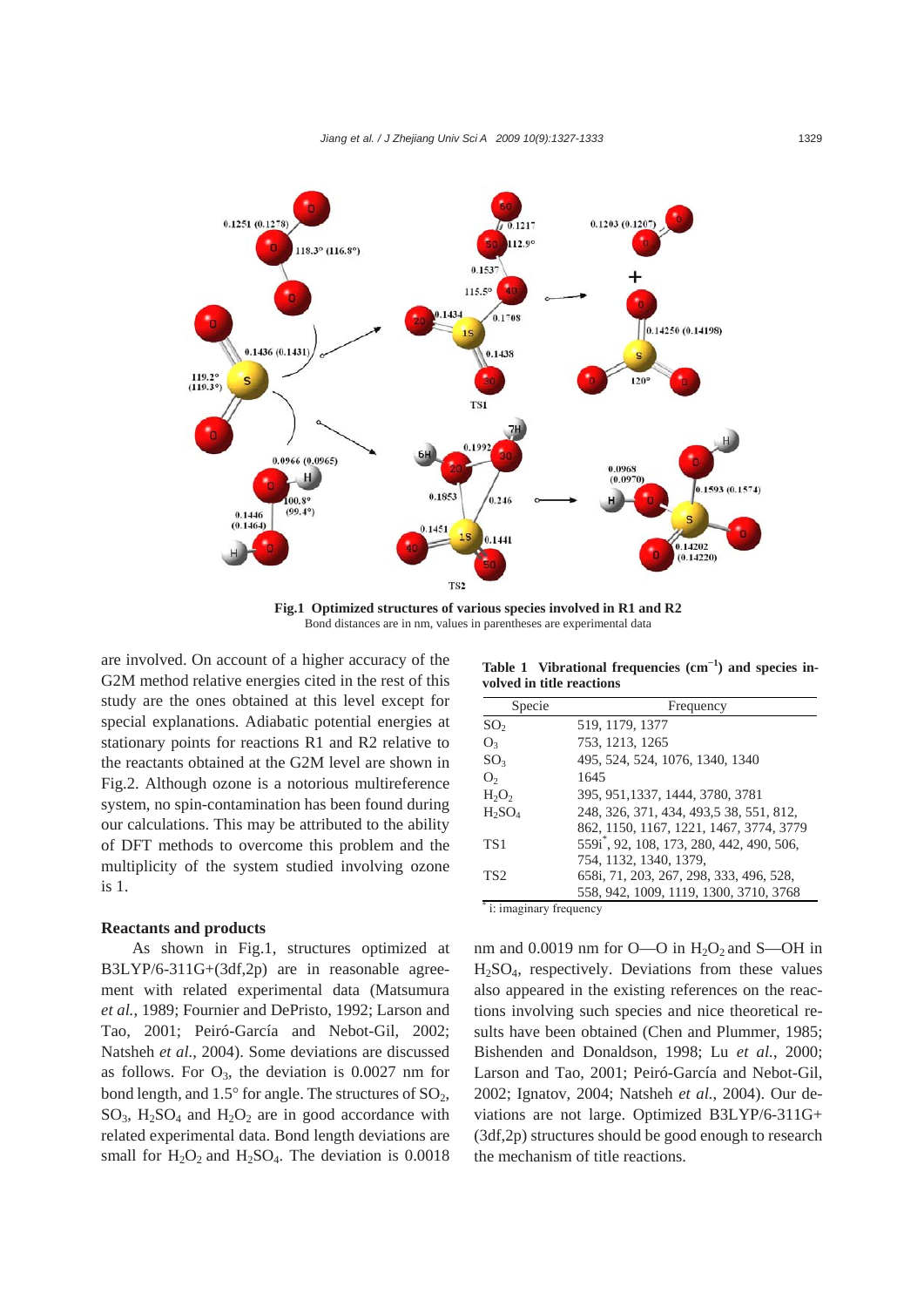**Table 2 Relative energie(kcal/mol) of the reactants, products and transition states for R1 and R2**

| <b>Species</b>      | Relative energy |                |                                            |                   |                   |                   |
|---------------------|-----------------|----------------|--------------------------------------------|-------------------|-------------------|-------------------|
|                     | ZPE             | 1              | $\mathcal{D}_{\mathcal{L}}$                | 3                 | 4                 | 5                 |
| $SO2+O3$            | 9.01            | 0              | 0                                          | $\mathbf{\Omega}$ | $\mathbf{\Omega}$ | $\mathbf{\Omega}$ |
| TS <sub>1</sub>     | 9.58            |                | 23.19 43.58 32.80                          |                   | 21.44             | 9.68              |
| $SO3+O2$            |                 |                | $10.10 -58.15 -53.65 -53.58 -45.99 -53.67$ |                   |                   |                   |
| $SO_2+H_2O_2$ 20.85 |                 | $\overline{0}$ | 0                                          | 0                 |                   | $\mathbf{0}$      |
| TS <sub>2</sub>     |                 |                | 20.64 58.15 74.06                          | 62.89             | 68.33             | 62.39             |
| $H_2SO_4$           |                 |                | $20.12 -60.13 -69.94 -64.41 -44.24 -65.94$ |                   |                   |                   |

1: B3LYP/6-311G+(3df,2p); 2: MP2/6-311+G(3df,2p); 3: MP4/6- 311G(2df,p); 4: CCSD(T)/6-311G(d); 5: G2M



**Fig.2 Adiabatic potential energies at stationary points for reactions R2 and R1 relative to reactants obtained at the G2M level. Relative energies are given in kcal/mol** 

# **Potential energy surface and reaction mechanism**

1.  $SO_2+O_3$  reaction

Calculated results show this reaction is a one-step process of O-abstraction. Reactants and products are connected by the transition state denoted as TS1 (Fig.1). To reach TS1,  $SO_2$  and  $O_3$  molecules draw close and  $SO_2$  attacks the terminal  $O_3$  oxygen atom. As a result, the 1S—6O bond distance formed is 0.1708 nm, 0.0283 nm longer than the S—O bond of  $SO_3$ . The  $5O$ —60 bond is 0.1217 nm, 0.0034 nm shorter than  $O$ —O bond of  $O_3$ , which is close to the O—O bond distance  $(0.1203 \text{ nm})$  of  $O_2$ . The relative energy calculated for TS1 is 9.68 kcal/mol. To reach products, the 1S—4O bond of TS1 becomes shorter and the 4O—5O bond gets longer so that the product  $O<sub>2</sub>$  distracts from SO<sub>3</sub>. According to the result of our IRC calculations the initial spin-allowed products of the reaction are  $SO_3+O_2$  ( ${}^1\Delta$ ) and the final product is  $SO_3+O_2(^{3}\Sigma_g)$ , consistent with the HONO+O<sub>3</sub> reaction (Lu *et al.*, 2000). The relative energy of

 $SO_3+O_2(^1\Delta)$  and  $SO_3+O_2(^3\Sigma_g^-)$ , is -27.45 kcal/mol

and −53.67 kcal/mol, respectively.

2.  $SO_2+H_2O_2$  reaction

This reaction is seemingly a one-step process, in which the reactants and product are connected by the transition state denoted as TS2 (Fig.1). SO<sub>2</sub> and  $H_2O_2$ approach each other to form TS2; its 1S—2O bond is 0.1853 nm, 0.026 nm longer than the S—O bond in H2SO4, while its 2O—3O bond is 0.1992 nm, which is 37.8% longer than the O—O in  $H_2O_2$ , indicating that the two OH radicals of  $H_2O_2$  stay apart. To get product  $H_2SO_4$ , the 1S—2O bond and the 1S—3O bond of TS2 become shorter. From our IRC calculations of the product direction, bond distances of 1S—2O and 1S—3O were obtained. Fig.3 shows that the bond distances of 1S—2O and 1S—3O vary along the reaction coordinate towards the  $H_2SO_4$  direction. The horizontal axis stands for points along the reaction path. The 1S—2O bond distance becomes significantly shorter in the beginning and when it is shortened to around 0.163 nm the bond distance undergoes gentle changes subsequently. Correspondingly, the 1S—3O bound becomes mildly shorter at the outset and then displays great variations. IRC calculations demonstrate that 2O5H is the first to be appended to  $SO<sub>2</sub>$ , forming a radical whose structure is similar to  $HSO<sub>3</sub>$ . Three S—O bonds of this radical obtained from IRC calculations is 0.16258 nm, 0.14460 nm, 0.14346 nm; the difference is only 0.0003 nm, 0.00023 nm and 0.00057 nm, as compared to the three bonds of  $HSO<sub>3</sub>$  (0.16288 nm, 0.14483 nm, 0.14403 nm) which is optimized at UB3LYP/6-311G+(3df,2p) level. The 3O—7H bond



**Fig.3 Variational bond distance of 1S—2O and 1S—3O vs reaction coordinate towards the product direction**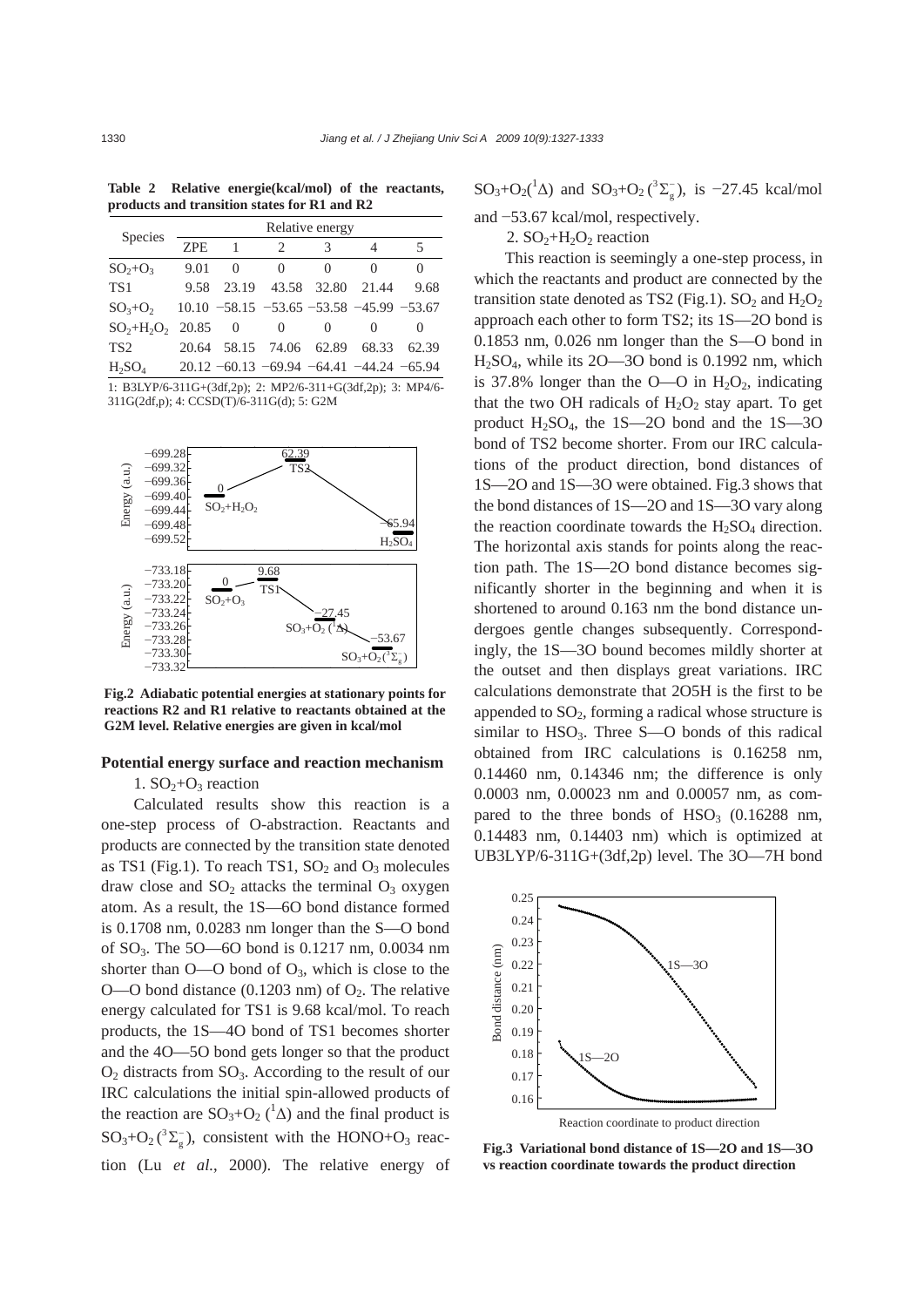is 0.0968 nm at that time, 0.0006 nm shorter than the O—H of OH radicals (0.0974 nm) optimized at UB3LYP/6-311G+(3df,2p); meanwhile, it is 0.224 nm away from the radical of  $SO<sub>2</sub>$ —OH. Two radicals whose structures are similar to  $HSO<sub>3</sub>$  and OH, respectively, draw close to each other and as a result 3O7H is finally appended to  $HSO<sub>3</sub>$  to produce  $H<sub>2</sub>SO<sub>4</sub>$ . TS2 changes to  $H_2SO_4$  may be strictly regarded as two processes. First  $HSO_3$  and OH are formed by TS2, and then two radicals react with each other to form  $H<sub>2</sub>SO<sub>4</sub>$ . The whole process of the  $SO<sub>2</sub>$  reaction with  $H<sub>2</sub>O<sub>2</sub>$  can be expressed as follows in a rigorous viewpoint:

$$
SO_2+H_2O_2 \rightarrow TS2, \nTS2 \rightarrow HSO_3+OH, \nHSO_3+OH \rightarrow H_2SO_4.
$$

It is also reasonable to assume TS2 being directly converted to  $H_2SO_4$  as our IRC calculations confirmed that TS2 connects  $SO_2+H_2O_2$  and  $H_2SO_4$ .

The relative energy of TS2 (Fig.2) and  $H<sub>2</sub>SO<sub>4</sub>$  is 62.39 and −65.94 kcal/mol, respectively. We can infer that the reaction of  $SO_2$  with  $H_2O_2$  should be more slowly than  $O_3$  in gas phase by comparing the relative energies of TS1 and TS2.

### **Reaction enthalpy**

Table 3 lists reaction enthalpies of the two reactions calculated at different levels based on the geometries which has been optimized at the B3LYP/6-311G+(3df,2p) level. Thermal corrections to enthalpy calculated at the B3LYP/6-311+G(3df,2p) level have been included. Both reactions are exothermic; the values calculated at the MP2/6-311  $+G(3df,2p)$  and MP4/6-311G(2df,p) levels are closer to G2M results, while those obtained at the CCSD(T)/6-311G(d) level are below G2M results. Reaction enthalpies calculated at the G2M level are taken as the better prediction, which are −53.76 kcal/mol for R1 and −67.24 kcal/mol for R2.

# **Reaction rate constant**

Reaction rate constants for the two reactions:  $SO_2+O_3 \rightarrow SO_3+O_2$  (<sup>3</sup> $\Sigma_g^-$ ), and  $SO_2+H_2O_2 \rightarrow H_2SO_4$ have been calculated by means of the TST formulation (Barrow, 1966):

$$
k(T) = \frac{k_{\rm B}T}{hc^{\circ}} \exp(-\Delta^{\neq} G^{\circ} / (RT)),
$$

where  $k_B$  is the Boltzmann constant, *h* the Planck constant, *c°* the reference concentration with a value 1, and *R* the gas constant.  $\Delta^{\neq} G^{\circ}$  is the standard free energy of activation, whose value is 19.85 and 72.23 kcal/mol for R1 and R2, respectively, including thermal correction to Gibbs free energy at the B3LYP/ 6-311+G(3df,2p) level. Fig.4 shows the predicted rate constants with  $k_1$  for R1 and  $k_2$  for R2. A two-parameter Arrhenius expression for R1 has been provided by National Institute for Standards and Technology (NIST, 2008) as  $3.01\times10^{-12}$ exp(-7000.5/ *T*). This rate constant is also shown in Fig.4 marked as  $k_1$ <sub>NIST</sub>. From Fig.4,  $k_1$  is greater than  $k_2$ , indicating that the energy barrier of R2 is higher than that of R1; this is more obvious in low temperatures than in the high temperature range. The rate constants for both R1 and R2 have positive temperature dependence in the temperature range of  $250~2500$  K.  $k_1$  is in fairly good accordance with  $k_{1\text{ NIST}}$  in 250~500 K, but the predicted rate constant by NIST is a little underestimated in higher temperatures.

**Table 3 Reaction enthalpy for R1 and R2 calculated at different levels**

| Method                | Reaction enthalpy (kcal/mol) |                |  |  |
|-----------------------|------------------------------|----------------|--|--|
|                       | R <sub>1</sub>               | R <sub>2</sub> |  |  |
| B3LYP/6-311G+(3df,2p) | $-62.93$                     | $-61.44$       |  |  |
| MP2/6-311+G(3df,2p)   | $-53.74$                     | $-71.25$       |  |  |
| MP4/6-311G(2df,p)     | $-53.67$                     | $-65.71$       |  |  |
| $CCSD(T)/6-311G(d)$   | $-46.08$                     | $-45.54$       |  |  |
| G2M                   | $-53.76$                     | $-67.24$       |  |  |



**Fig.4** Rate constant plots of the predicted  $k_1, k_2$  and  $k_1$  NIST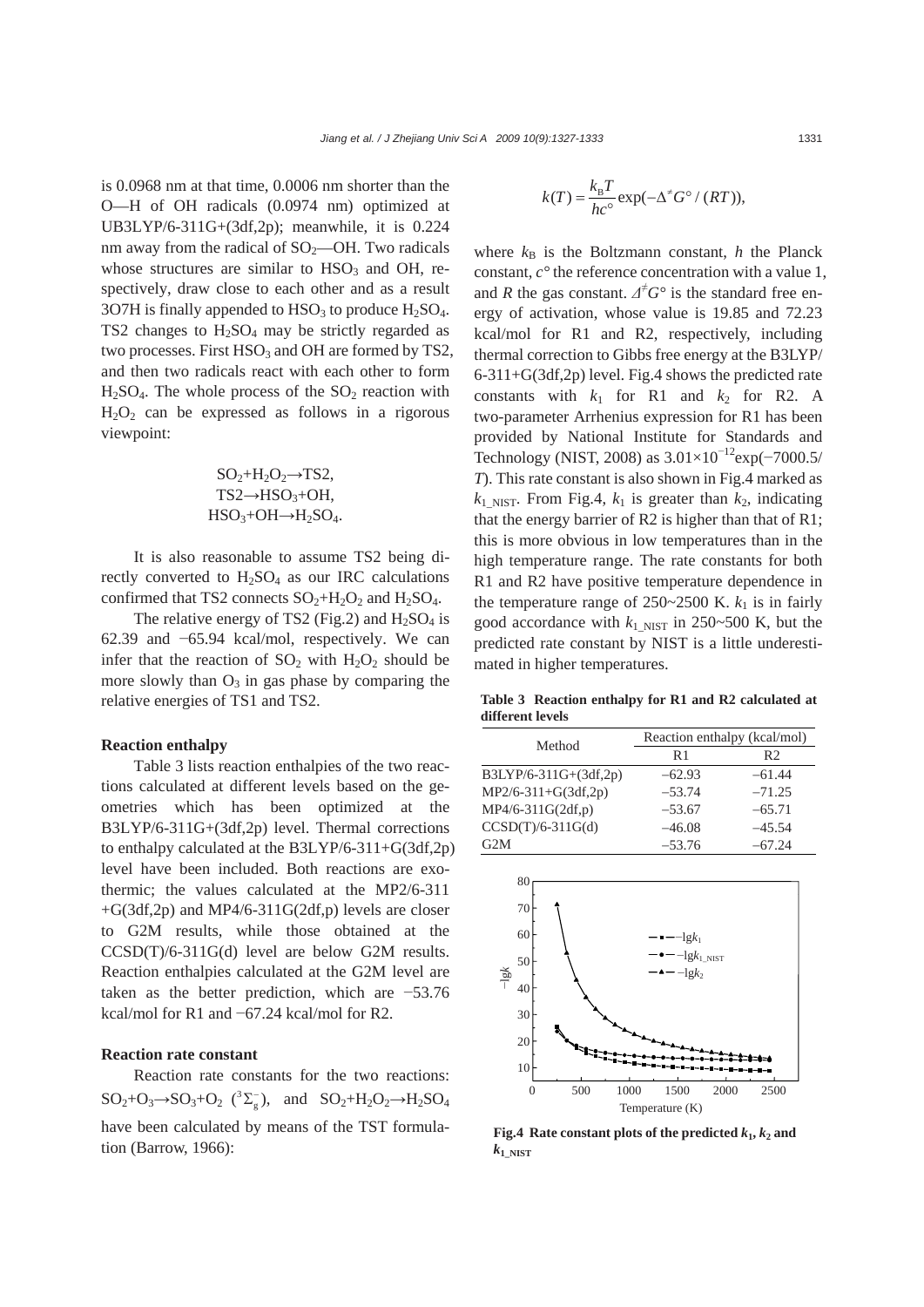Our calculated rate constant for R1 is  $3.61\times10^{-23}$  $\text{cm}^3/\text{(molecule·s)}$  at 300 K, below the experimental upper limit of  $2.0 \times 10^{-22}$  cm<sup>3</sup>/(molecule·s) (Davis *et al.*, 1974). The *k* at 300 K for R2 is  $2.48 \times 10^{-61}$ cm 3 /(molecule·s), much smaller than that for R1. No experimental data have been yet available about the rate constant for R2, and our predicted rate constant may thus be useful information for experimentalists on the kinetic study of this reaction in the future.

### **CONCLUSION**

Reaction mechanisms of  $SO_2+O_3$  and  $SO_2+H_2O_2$ have been studied by means of the quantum chemistry ab initio method using the G2M(RCC2 or CC2)/B3LYP/6-311+G(3df,2p) level of theory. The reaction of  $SO_2$  with  $O_3$  is an O-abstraction process. The terminal O atom of  $O_3$  is abstracted by  $SO_2$  and transferred from  $O_3$  to  $SO_2$  forming  $SO_3$  and  $O_2$ . The barrier height is 9.68 kcal/mol; and the predicted rate constant is  $3.61 \times 10^{-23}$  cm<sup>3</sup>/(molecule·s) at 300 K, which is below the upper experimental limit. The reaction of  $SO_2$  with  $H_2O_2$  can be treated as an OH-abstraction reaction. Two OH radicals of  $H_2O_2$ are appended to  $SO_2$  to form  $H_2SO_4$ . The barrier height predicted is 62.39 kcal/mol, and the rate constant is  $2.48 \times 10^{-61}$  cm<sup>3</sup>/(molecule·s) at 300 K. Our results would be of great interest to atmosphere chemistry researchers.

#### **References**

- Albrecht, M., Gossage, R.A., Frey, U., Ehlers, A.W., Baerends, E.J., Merbach, A.E., van Koten, G., 2001. Mechanistic aspects of the reversible binding of  $SO<sub>2</sub>$  on arylplatinum complexes: experimental and ab initio studies. *Inorganic Chemistry*, **40**(5):850-855. [doi:10.1021/ic0009019]
- Barrow, G.M., 1966. Physical Chemistry. McGraw-Hill, New York.
- Becke, A.D., 1992a. Density-functional thermochemistry. I. the effect of the exchange-only gradient correction. *Journal of Chemical Physics*, **96**(3):2155-2160. [doi:10. 1063/1.462066]
- Becke, A.D., 1992b. Density-functional thermochemistry. II. the effect of the Perdew-wang generalized-gradient correlation correction. *Journal of Chemical Physics*, **97**(12):9173-9177. [doi:10.1063/1.463343]
- Becke, A.D., 1993. Density-functional thermochemistry. III. the role of exact exchange. *Journal of Chemical Physics*, **98**(7):5648-5852. [doi:10.1063/1.464913]
- Berthe-Gaujac, N., Jean, Y., Volatron, F., 1995. Ab initio study

of the  $(SO_2)(SO_2^-)$  dimer: structures involving a two-electron S—O bond. *Chemical Physics Letters*, **243**(1-2):165-170. [doi:10.1016/0009-2614(95)00805-E]

- Bishenden, E., Donaldson, D.J., 1998. Ab initio study of SO2+H2O. *Journal of Physical Chemistry A*, **102**(24): 4638-4642. [doi:10.1021/jp980160l]
- Chen, T.S., Plummer, P.L.M., 1985. Ab initio mo investigation of the gas-phase reaction  $SO_3+H_2O \rightarrow H_2SO_4$ . *Journal of Physical Chemistry A*, **89**(17):3689-3693.
- Choo, J., Kimb, S., Kwon, Y., 2002. Theoretical molecular structures for partially bonded complexes of trimethylamine with  $SO_2$  and  $SO_3$ : ab initio and density functional. *Journal of Molecular Structure: Theochem*, **594**(3): 147-156. [doi:10.1016/S0166-1280(02)00262-2]
- Davis, D.D., Prusazcy, J., Dwyer, M., Klm, P., 1974. A stop-flow time-of-flight mass spectrometry kinetics study. reaction of ozone with nitrogen dioxide and sulfur dioxide. *Journal of Physical Chemistry*, **78**(18):1775-1779. [doi:10.1021/j100611a001]
- Eggleton, A.E.J., Cox, R.A., 1978. Homogeneous oxidation of sulphur compounds in the atmosphere. *Atmospheric Environment (1967)*, **12**(1-3):227-230. [doi:10.1016/0004- 6981(78)90202-0]
- Fournier, R., DePristo, A.E., 1992. Predicted bond energies in peroxides and disulfides by density functional methods. *Journal of Chemical Physics*, **96**(2):1183-1193. [doi:10.1063/1.462206]
- Friedlander, M.E., Howell, J.M., Sapse, A.M., 1983.  $SO_2$ ...HF. An ab initio study. *Inorganic Chemistry*, **22**(1):100-103. [doi:10.1021/ic00143a022]
- Frisch, M.J., Trucks, G.W., Schlegel, H.B., Scuseria, G.E., Robb, M.A., Cheeseman, J.R., Montgomery, J.A., Vreven, T., Kudin, K.N., Burant, J.C., *et al.*, 2003. Gaussian 03. Gaussian, Inc., Pittsburgh, PA.
- Gonzalez, C., Schlegel, H.B., 1989. An improved algorithm for reaction path following. *Journal of Chemical Physics*, **90**(4):2154-2161. [doi:10.1063/1.456010]
- Groves, C., Lewars, E., 2000. Dimers, trimers and oligomers of sulfur oxides: an ab initio and density functional study. *Journal of Molecular Structure: Theochem*, **530**(3): 265-279. [doi:10.1016/S0166-1280(99)00384-X]
- Ignatov, S.K., 2004. Ab-initio and DFT study of the molecular mechanisms of  $SO_3$  and  $SOCl_2$  reactions with water in the gas phase. *Journal of Physical Chemistry A*, **108**(16):3642-3649. [doi:10.1021/jp038041f]
- Larson, L.J., Tao, F.M., 2001. Interactions and reactions of sulfur trioxide, water, and ammonia: an ab initio and density functional theory study. *Journal of Physical Chemistry A*, **105**(17):4344-4350. [doi:10.1021/ jp004354o]
- Lee, C., Yang, W., Parr, R.G., 1988. Development of the Colle-Salvetti correlation-energy formula into a functional of the electron density. *Physical Review B*, **37**(2):785-789. [doi:10.1103/PhysRevB.37.785]
- Lu, X., Park, J., Lin, M.C., 2000. Gas phase reactions of HONO with  $NO<sub>2</sub>$ ,  $O<sub>3</sub>$ , and HCl: ab initio and TST study. *Journal of Physical Chemistry A*, **104**(38):8730-8738.